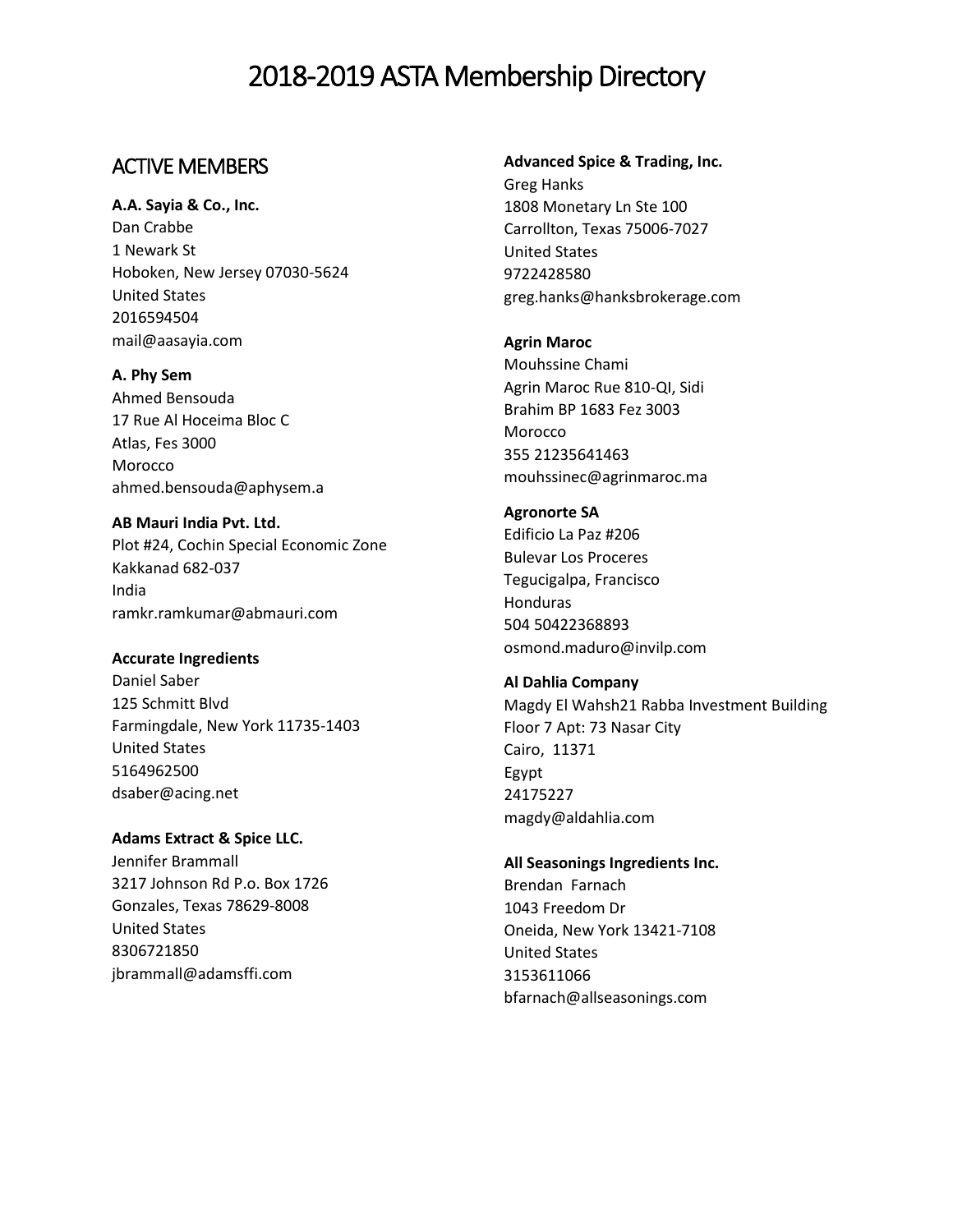#### **Allegro Coffee Company**

Simone Cormier 12799 Claude Ct Thornton, Colorado 80241-3828 United States 7202578224 simone.cormier@allegrocoffee.com

## **Altuntas Baharat**

Mehmet Altuntas Bozburun Mah. Bozburun Caddesi Denizili Denizili 9/A Merkezefendi 20000 **Turkey** 90 5322334142 mehmetaltuntas@altuntas.com.tr

## **Amberwood Trading (Rotterdam)**

Karin Boer Veerkade 9c Rotterdamn, Zuid-Holland 3016 DE **Netherlands** 10622415254 [kboer@amberwoodtrading.com](mailto:kboer@amberwoodtrading.com)

## **American Botanicals**

Don Stock 24750 Highway Ff Eolia, Missouri 63344 United States 573 485 2300 dstock@americanbotanicals.com

## **Archer Daniels Midland Co./ WILD Flavors, Inc.**  Kris DeMoss

1261 Pacific Ave Erlanger, Kentucky 41018-1260 United States kris.demoss@adm.com

#### **Asenzya, Inc.**

Greg Gamble 7616 S 6th St P.o. Box 109 Oak Creek, Wisconsin 53154-2020 United States 4147648803 greg.gamble@asenzya.com

#### **AVT McCormick Ingredients, Pvt., Ltd**

Sushama Srikandath Plot# 225/1A 5-7 Kaipoorikkara Marampilly PO, South Vazhakulam Aluva, Cochin, Kerala 683107 India 9895177511 sushama\_srikandath@avtspice.com

## **B&G Foods**

Martin Schoch 4 Gatehall Dr Parsippany, New Jersey 07054-4518 United States mschoch@BGfoods.com

## **BCFoods**

Mike Bray [256 Candera Ln](javascript:void(0);) [San Marcos, California 92069-3206](javascript:void(0);) [United States](javascript:void(0);) 707 547 1770 mike.bray@bcfoods.com

## **BDS Natural Products**

David Solomon 1902 E Dominguez St Carson, California 90810-1002 United States 3107079977 dsolomon@bdsnatural.com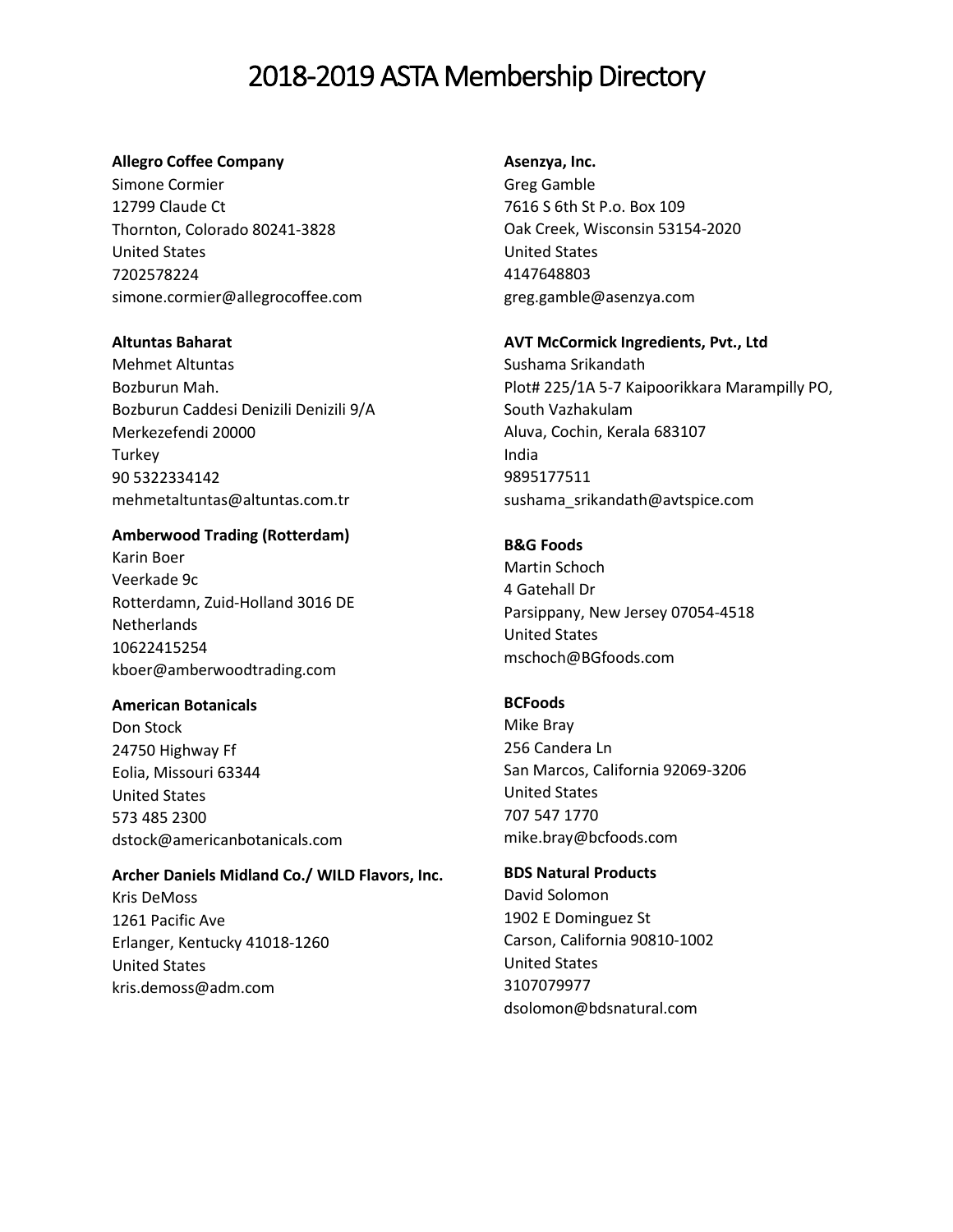#### **Belmar A.S.**

Nitsa Kapanciogullari Akdeniz Cad. 1/803 Pasaport Izmir, 35210 **Turkey** 2324836915 export@belmar.com.tr

#### **Birlik AS**

Ahmet Kaynar Ankara Asfalti 21 KM NR 184 Kemelpasa Izmir 35730 Turkey 90 2324650790 ahmet@birlikas.com

## **Bolner's Fiesta Products, Inc.**

Timothy Bolner 426 Menchaca St San Antonio, Texas 78207-1230 United States 2107346404 timbolner@fiestaspices.com

## **BSA Inc.**

Marc Landry 6005 Couture Blvd. SAINT-LEONARD, Quebec H1P 3E1 Canada 5148522719 mlandry@bsa.ca

## **Buchanan Trading Inc.**

Holly Buchanan 930 The East Mall 3rd Fl Toronto, Ontario M9B 6J9 Canada 4162322393 holly@buchanantrading.ca

## **C.F. Sauer Company; The**

Russell Masters 2000 W Broad St Richmond, Virginia 23220-2000 United States 8642883211 rmasters@cfsauer.com

## **Cafés La Virginia SA**

Vicente Rodriguez Juan Pablo II 1340 bis Rosario, Santa Fe S2006GZA Argentina 54 3414598113 vbrodriguez@lavirginia.com.ar

## **Cannamela Divisione Di Bonomelli S.R.I.**

Roger Clarke Ozzao Dell'Emilis Bologna, 40064 United States 4.41605E+11 roger.g.clarke@btinternet.com

## **Castella Imports, Inc.**

Gina Berezny 60 Davids Dr Hauppauge, New York 11788-2041 United States 6312315500 gberezny@castella.com

## **Catz International B.V.**

Henk Moerman Post Office Box 180 Rotterdam, 3000 AD **Netherlands** 104113440 tropical@catz.nl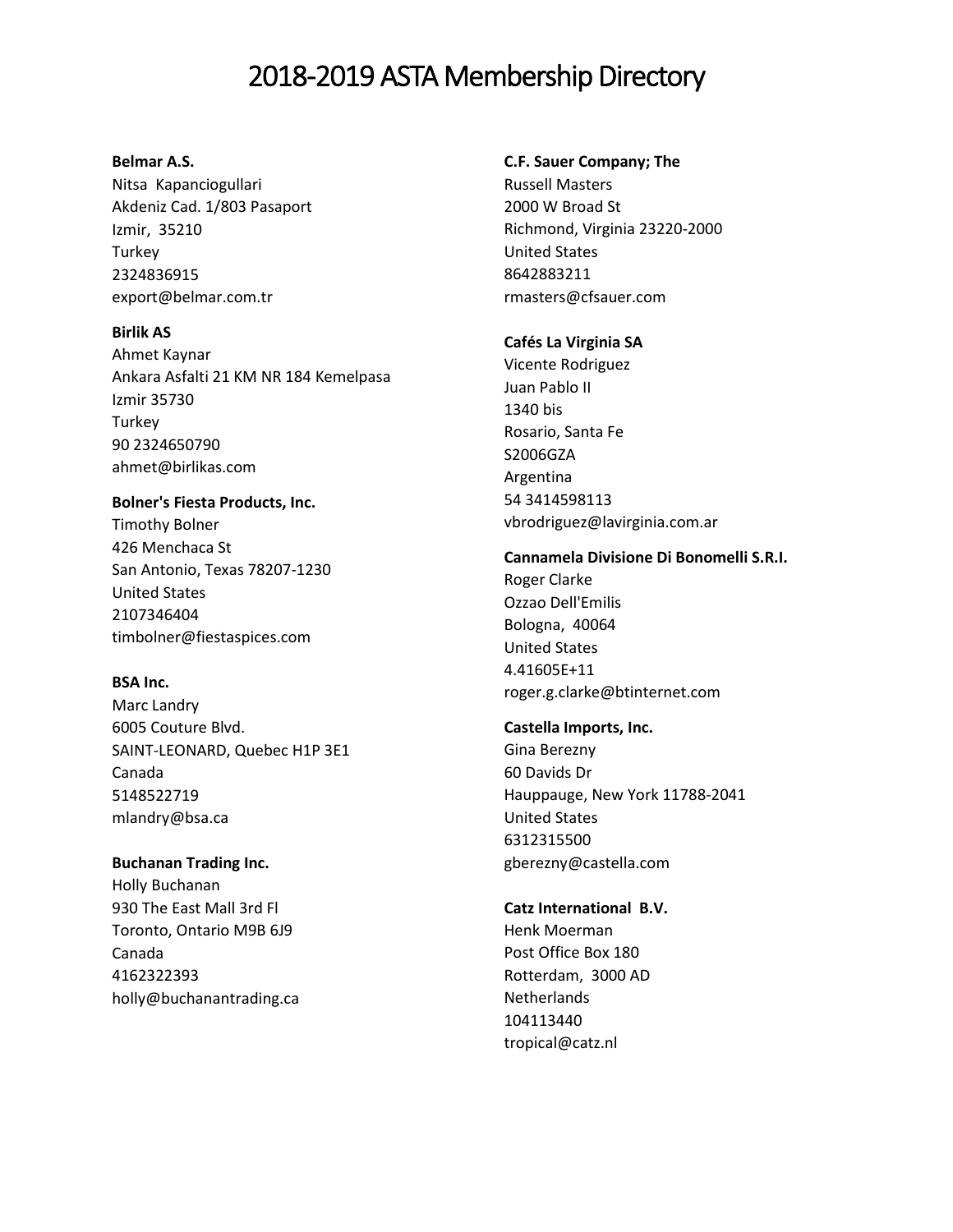## **CBI**

Lisa Knight 507 Executive Campus Dr Ste 120 Westerville, Ohio 43082-9340 United States 4436100225 lknight@cbi-global.com

#### **Cell Foods Inc.**

Gaspare Colletti 21a Aviation POINTE-CLAIRE, Quebec H9R 4Z2 Canada 5144288778 GColletti@cellfoods.com

#### **Champon & Yung, Inc.** Jensen Yung

239 Route 22 East Green Brook, New Jersey 8812 United States 7329683800 sale@champonyung.com

## **Chesapeake Spice Co. LLC**

David Lessans 4613 Mercedes Dr Belcamp, Maryland 21017-1224 United States 4102726100 lessansd@cspice.net

## **CM Spice LLC**

Jerry Tombokan 5001 Hadley Rd S Plainfield, New Jersey 07080-1128 United States 9087555343 jerry@cmspice.com

#### **Coreimex Representacoes Ltda.**

Juliano Camara Avenida Eusébio De Queiroz 2752 Sala: 07/C3 Eusébio, Ceará 61760-000 Brazil julianocamara@coreimex.com

#### **Culinary Farms, Inc.**

Kirk Bewley 1244 E Beamer St Woodland, California 95776-6002 United States 9163753000 kbewley@culinaryfarms.com

#### **Deep South Blenders, Inc.**

Jennifer Barron Po Box 752 Metairie, Louisiana 70004-0752 United States 5047333751 JBarron@deepsouthblenders.com

## **Deli Food Chili & Spice**

Elia Bermudez [6850 Mcnutt Rd](javascript:void(0);) [Anthony, New Mexico 88021-9241](javascript:void(0);) [United States](javascript:void(0);) eliz.bermudez@delifoodspice.cm

## **Diversified Foods & Seasonings**

Dwayne Eymard 1404 Greengate Drive Suite 300 Covington, Louisiana 70433 United States 9856093656 deymard@diversified-foods.com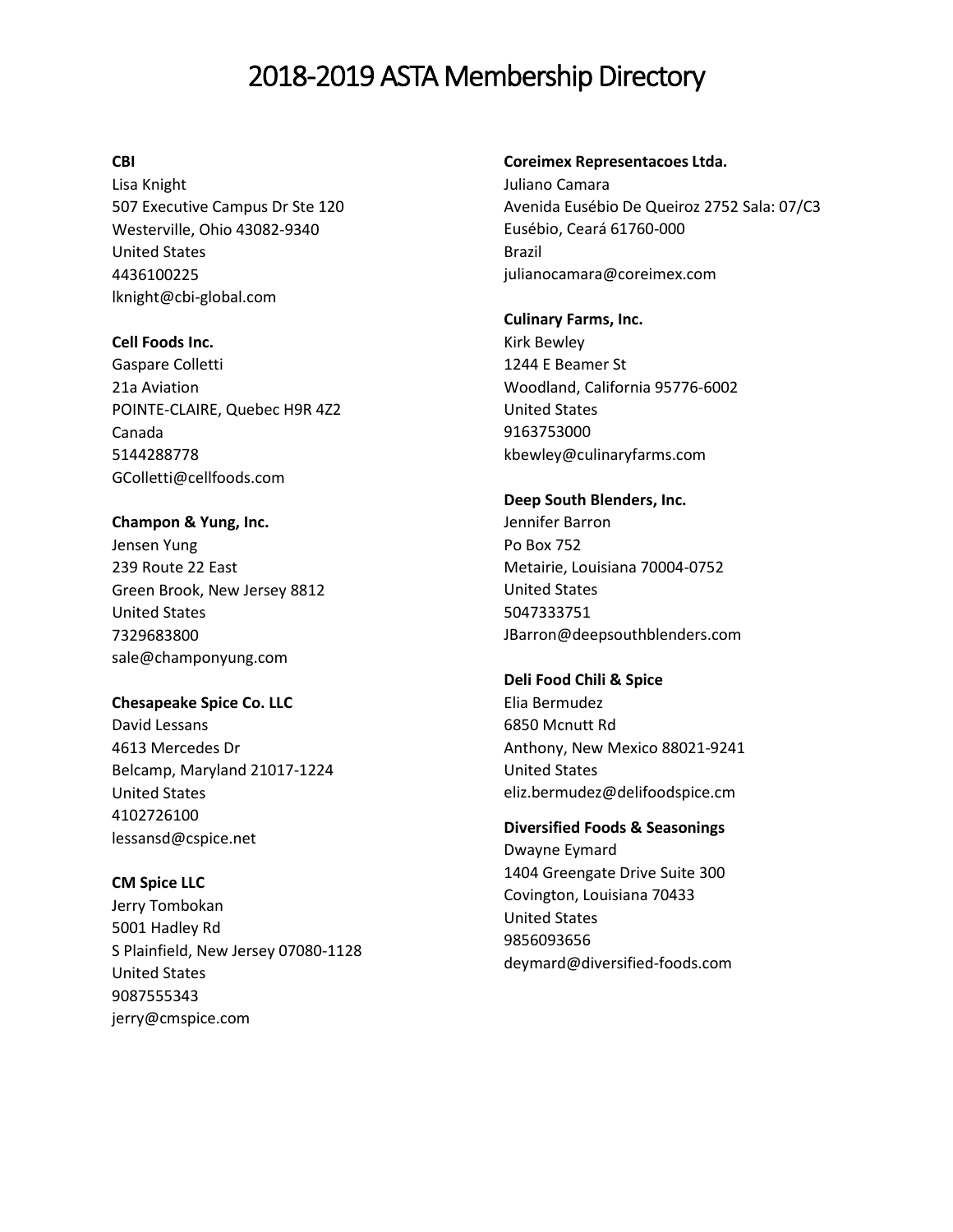#### **Emporium Spice Company**

Johnny Walker [23208 SE H K Dodgen Loop](javascript:void(0);) [Temple, Texas 76504-8637](javascript:void(0);) [United States](javascript:void(0);) johnny@emporiumspice.com

#### **Egintex Co.**

Sarah Younes 6, Talaat Harb STR. Alexandria, 12345 Egypt 2034864125 Sarah.younes@egintex.com

## **FRIDAL**

Fouad Tarek Abou Bakr Area 13 Second Industrial Zone Giza, 12111 Egypt 25826247 r.kholy@fridalegypt.com

## **Frontier Co-op**

Cole Daily 3021 78th St North Liberty, Iowa 52317 United States 3192485180 cole.daily@frontiercoop.com

## **Fuchs North America/Fitco**

Joseph Fuchs 9740 Reisterstown Rd Owings Mills, Maryland 21117-4120 United States 4435441285 jfuchs@fuchsnorthamerica.com

#### **Gel Spice**

Marie Czok 48 Hook Rd Bayonne, New Jersey 07002-5007 United States gel\_spice\_marie@yahoo.com

## **Givaudan Flavors Corp.**

Bob Antenucci 1199 Edison Dr Cincinnati, Ohio 45216-2265 United States 6305882226 bob.antenucci@givaudan.com

## **Giza Seeds & Herbs SAE**

Mostafa Bedair [1 Dr. Abdu Sallam St.](javascript:void(0);) [Plot #1](javascript:void(0);) [First Industrial Zone, 6th of October 12581](javascript:void(0);) [Egypt](javascript:void(0);) 20 1222444182 mbedair@gizaseeds.com

## **Global Ingredients Sourcing**

Sharon Dolev [1241 Adams St Ste 1040](javascript:void(0);) [Saint Helena, California 94574-1925](javascript:void(0);) [United States](javascript:void(0);) 415 260 7678 [globalingredients@gmail.com](mailto:globalingredients@gmail.com)

## **Golden Hill Ingredients**

Marshall Eldred 2646 Frankfort Ave Louisville, Kentucky 40206-2572 United States 5023659919 meldred@ghingredients.com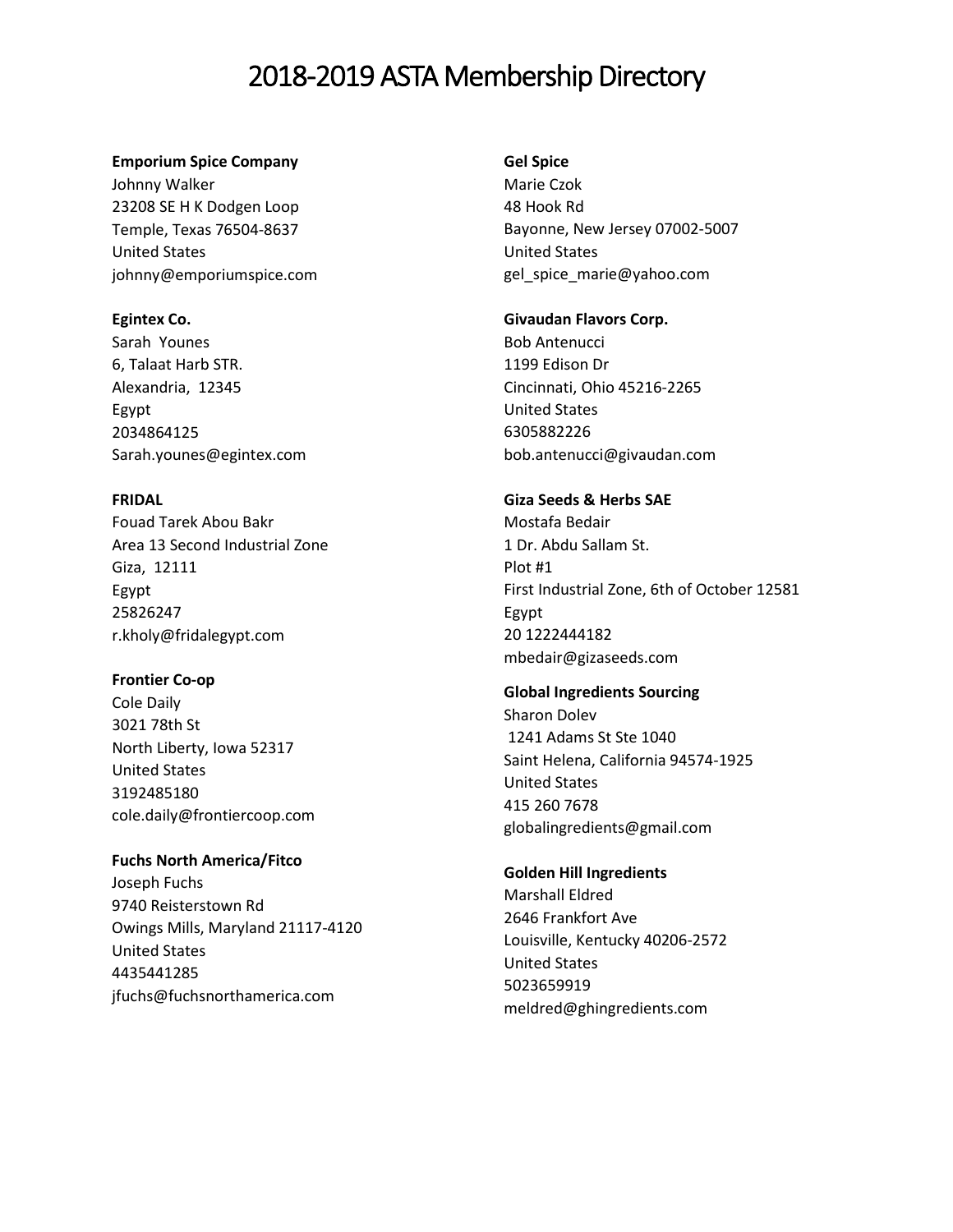### **G.P. De Silva Spices**

Sanjana De Silva [8531 Loch Lomond Dr](javascript:void(0);) [Pico Rivera, California 90660-2509](javascript:void(0);) [United States](javascript:void(0);) 562 40 72643 sajana@gpdesilvaspices.com

#### **Griffith Foods**

Greg Metschke 512 Durham Dr Frankfort, Illinois 60423-9714 United States 3122031358 gmetschke@griffithfoods.com

**Grupo Mexquitic, S.A. DE C.V.** Michael Abramson Periferico Norte No. 1980 Fraccion LA Angostura San Luis Potosi, 78117 Mexico 3128767100 maabramson@maabramson.com

## **Harmoni International Spice Inc.**

Bob Costamagna 881 S Azusa Ave City Industry, California 91748-1028 United States 6263301550 Blpmagna@aol.com

## **Harris Spice Co., Inc.**

Peter Shah 3110 E Miraloma Ave Anaheim, California 92806-1906 United States 7145071919 peter@harrisspice.com

### **Herbo Spice, S.L.**

Francisco Illan Romero Poligono Industrial Oeste Parcela 26/14-A, Apdo, 100 San Gines MURCIA, 30.169 Spain 968882873 francisco@herbospice.com

## **Herbs Egypt**

Rabie Abbas 26th Faysal Giza Cairo , 12151 Egypt 233826086 rabie@herbsegypt.com

## **High Quality Organics, Inc.** Raju Boligala 12101 Moya Blvd Reno, Nevada 89506-2600 United States rboligala@yahoo.com

## **IBI LLC.**

Donald Ahrens 741 9th St S # Naples Naples, Florida 34102-6721 United States 8027346351 donahrens@mac.com

## **Illes Seasonings & Flavors**

Rick Illes 2200 Luna Rd Ste 120 Carrollton, Texas 75006-6559 United States 2146891300 rilles@illesfoods.com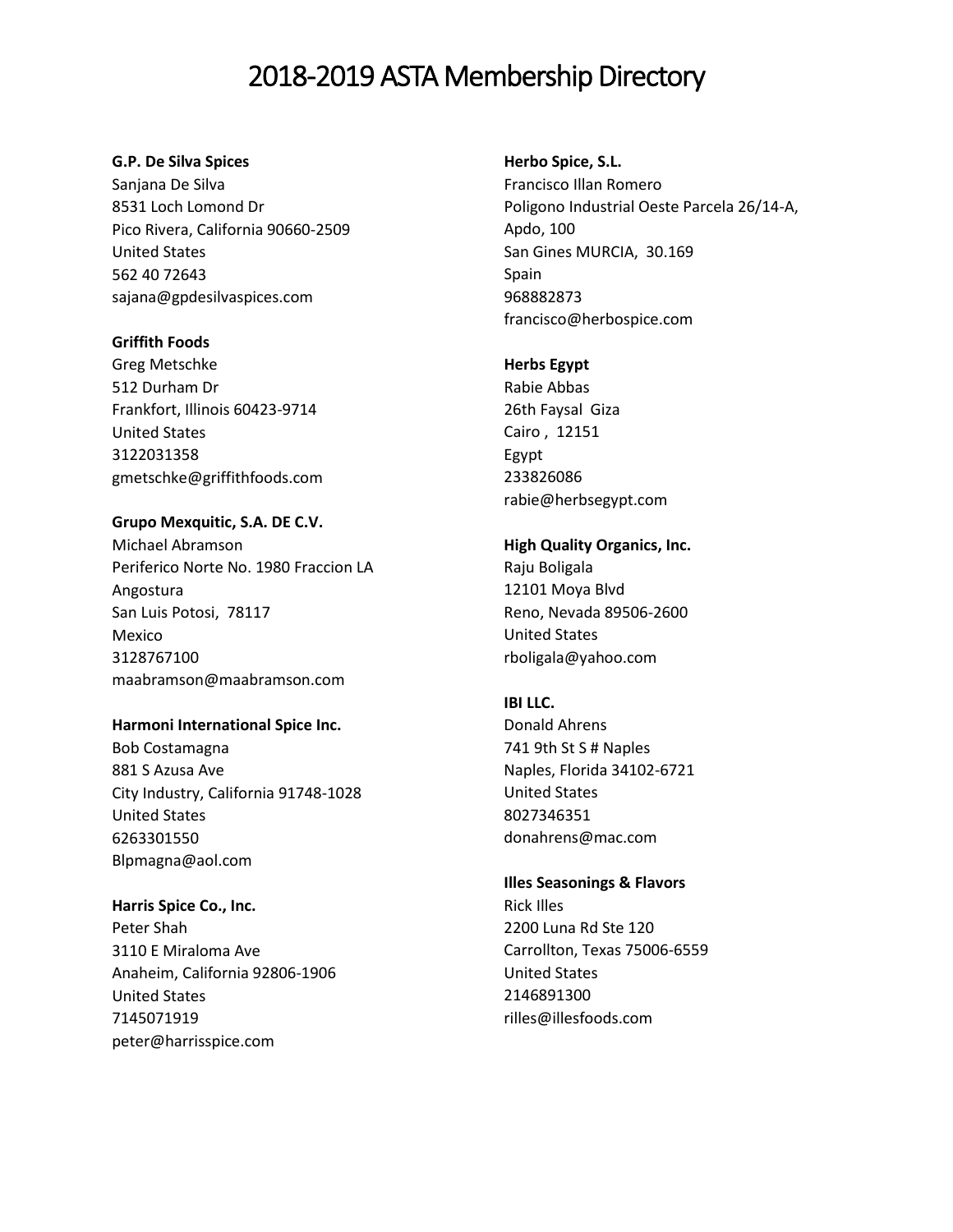#### **Ingredientes Naturales Seleccionados S.L.**

Venancio Hidalgo Finca La Almazara Santa Ana-Cartagena, Murcia 30319 Spain 968161500 venancio.hidalgo@ingrenat.com

#### **ITC Limited - ABD - Ltd.**

Nitin Thomas P.O. Box 317 G.T. Road Guntur, 52204 India 9676000977 nitin.thomas@itc.in

#### **International Flavor & Fragrances Inc.**

Jean Deamond [150 Docks Corner Rd](javascript:void(0);) [Dayton, New Jersey 08810-1565](javascript:void(0);) [United States](javascript:void(0);) 732 274 6549 Jean.deamond@iff.com

## **Watkins Co.**

Raul Pero 150 Liberty St Winona, Minnesota 55987-3707 United States 9529558210 raul.pero@watkins1868.com

## **Jabs International**

Bhaskar Shah Plot No A-350, M.I.D.C. T.T.C. Industrial Area, Mahape Navi Mumbai 400 708 India jabs@vsnl.com

## **Jain (Americas) Cascade Specialties**

Kristen Skinner 2525 Cooper Ave Merced, California 95348-4313 United States kristen.skinner@cascade.com

## **John H. Elton, Inc.**

Ron Elton 11821 Queens Blvd Forest Hills, New York 11375-7201 United States 7185208900 rone@jhelton.com

#### **Joseph Adams Corporation**

Patrick Adams Po Box 583 Valley City, Ohio 44280-0583 United States 3302259135 patjosaco2@frontier.com

## **Juan Jose Albarracin, S.A.**

Jose Albarracin Ctra. Madrid Km. 387.3 Pol. Ind. Cabezo Cortado Espinardo, Murcia 30.1 Spain 968879504 jose.albarracin@jjalbarracin.com

#### **Jupiter Commodities, Inc.**

Geoff Johnson 725 N Highway A1A Ste D105 Jupiter, Florida 33477-9513 United States 5617448909 jupiter.spices@gmail.com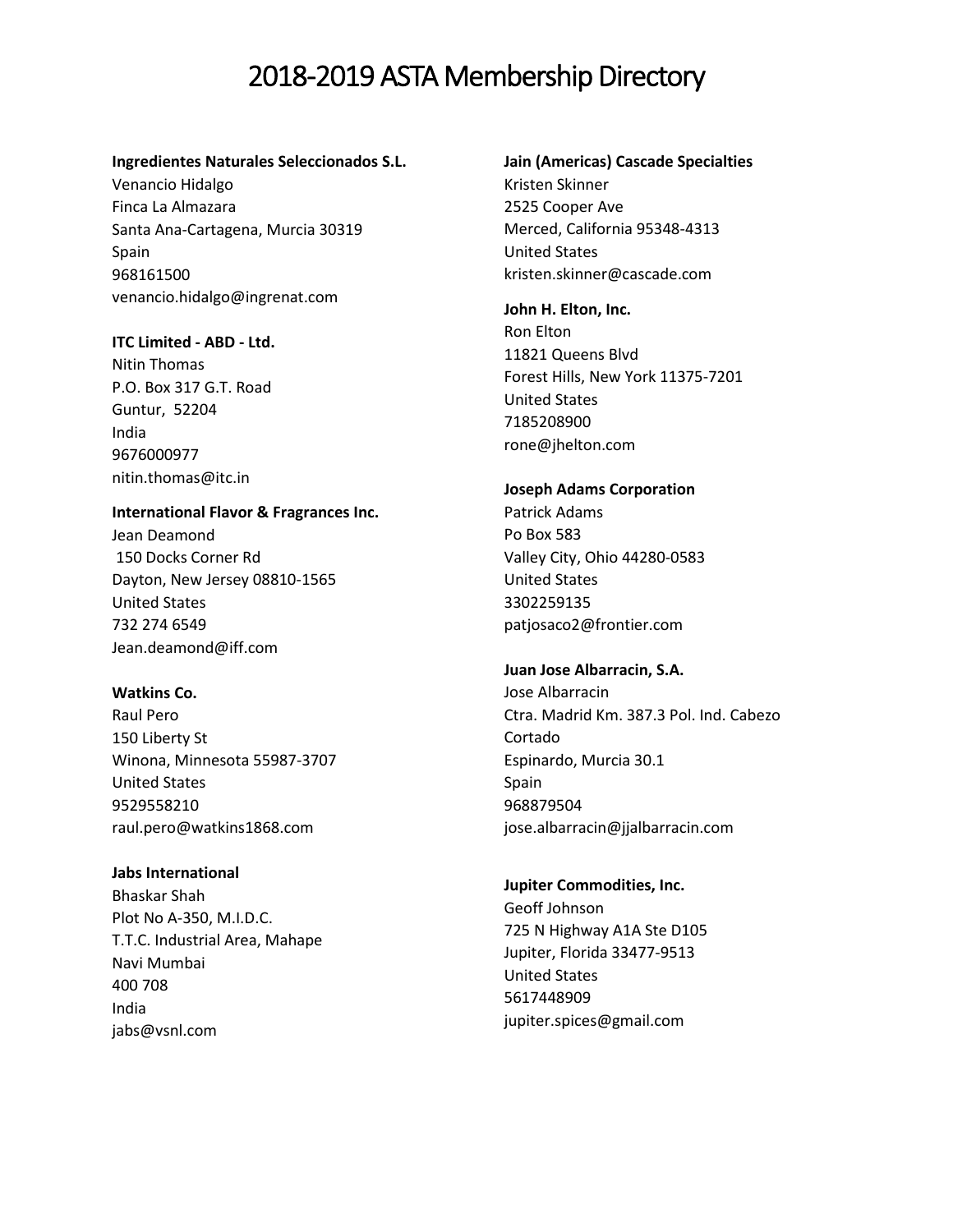#### **K.H.L. Flavors, Inc.**

Peter Landes 5925 63rd St Maspeth, New York 11378-3436 United States 7188948200 plandes@khlf.com

**Kalsec, Inc.**

Gary Augustine 3713 W Main St Po Box 50511 Kalamazoo, Michigan 49006-2842 United States 2693499711 GAugustine@kalsec.com

**Kraeuter Mix GmbH** Christoph Mix Wiesentheider Str 4 Abtswind, 97355 Germany 9383204240 cm@kraeuter-mix.de

**Kutas Group**

Kazim Gurel 1140 Sok Zeytinlik No. 57 Yenisehir, İzmir 35120 **Turkey** 2324332312 Kazim\_gurel@kutas.com.tr

**L&C Distributing, Inc.**  Robert Gonzalez 2324 Loma Ave S El Monte, California 91733-2520 United States 6265795678 robertg@lcdistributing.com

#### **Life Spice Ingredients**

Michael Masterangelo 13118 W Trails End Ct Homer Glen, Illinois 60491-8166 United States 3122740073 michael@lifespiceingredients.com

**Ludwig Mueller Co., Inc.** Neil Caplan 366 N Broadway Ste 204 Jericho, New York 11753-2000 United States

5163948181 neilc@ludwigmueller.com

**MANE Inc.** Bridget McElfresh 2501 Henkle Dr Lebanon, Ohio 45036-7794 United States 5132489876 bridget.mcelfresh@mane.com

**Max Van Pels**  Edward Sands [111 N Central Ave](javascript:void(0);) [Hartsdale, New York 10530-1903](javascript:void(0);) [United States](javascript:void(0);) 914 761 3390 [maxvanpels@verizon.net](mailto:maxvanpels@verizon.net)

**McClancy Seasoning Co.** Dave Zoglman One Spice Road Fort Mill, South Carolina 29715 United States 8035482366 dave.zoglman@mcclancy.com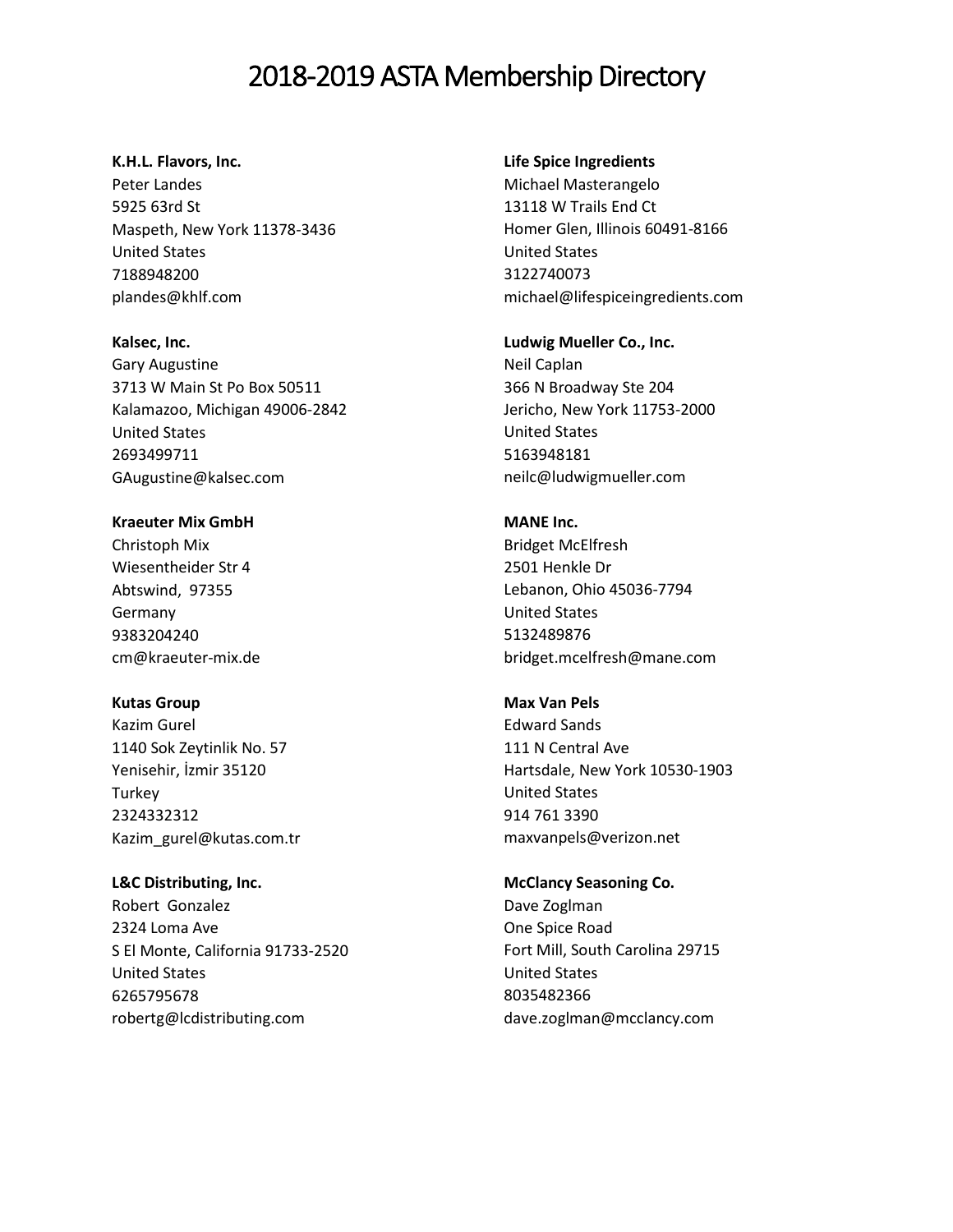#### **McCormick & Co., Inc.**

Roger Lawrence 211 Schilling Cir Hunt Valley, Maryland 21031-1102 United States 4107717351 roger\_lawrence@mccormick.com

## **McCormick Global Ingredients Ltd**

Neil Dickens 31919 SMB 31 George Town, KY11208 Cayman Islands 3458144119 neil\_dickens@mccormick.com

## **Millar Importacao e Exportacao**

James Cherry Av. Eldes Scherrer Souza 2001 Cep Laranjeiras, 29165-680 Brazil james.cherry@millar.com.br

## **Mincing Overseas Spice Company**

Manoj Ruparelia 10 Tower Rd Bldg Kn Dayton, New Jersey 08810-1571 United States 7323559944 [manoj@mincing.com](mailto:manoj@mincing.com)

## **Ministry of Agriculture-Export Division**

Byron Henry Marcus Garvey Drive PO Box 504 Kingston, Jamaica, Jamaica 8769238878 exportpimento@cwjamaica.com

## **Morris J. Golombeck, Inc.**

Avi Golombeck 960 Franklin Ave Brooklyn, New York 11225-2403 United States 7182843505 avi@golombeckspice.com

## **Morton & Bassett Spices**

Morton Gothelf 1400 Valley House Dr Ste 100 Rohnert Park, California 94928-4935 United States 4158838530 Mgothelf@aol.com

## **NamAgro**

Jasvinder Singh Sethi The Vista Anphu Ho Chi Minh City Vietnam 84 84902362683 mail@namagro.com

## **Nedspice Group**

Alfons Van Gulick Weena 260 Rotterdam, 3012 NJ **Netherlands** 102801380 avgulick@nedspice.com

## **Olam Spices and Vegetable Ingredients**

Vinayak Narain 205 E River Park Cir Ste 310 Fresno, California 93720-1572 United States 5594466481 vinayak@olamnet.com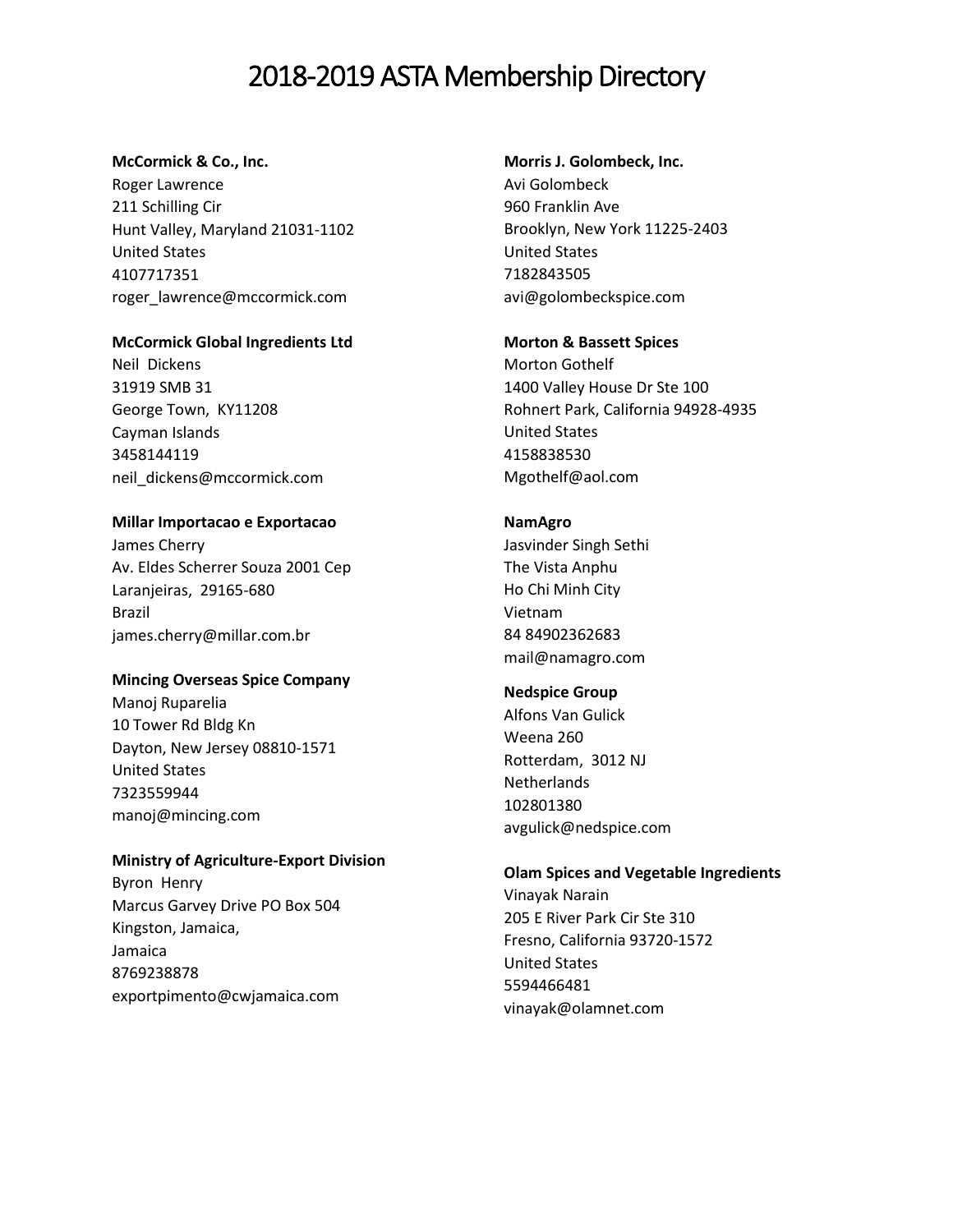#### **Olde Thompson**

Jeff Shumway 3250 Camino Del Sol Oxnard, California 93030-8998 United States 8059830388 jshumway@oldethompson.com

## **Olympic Nature**

Chris Trikkas Inachos, Argolidas Argos 21200 Greece 30 27510317613 chris@olympicnature.com

**Oregon Spice Company** Patty Boday 13320 Ne Jarrett St Portland, Oregon 97230-1093 United States 5032380664 patty@oregonspice.com

**Organic Spices Inc.**  John Chansari 4180 Business Center Dr Fremont, California 94538-6354 United States 5104401044 john@organicspices.com

**Pacific Basin Partnership Inc.** Mark Barnett 30b Ba Trieu St 3rd Floor Hoan Kiem, Ha Noi 10000 Vietnam 8490340432 markbarnett@pbpspice.com

#### **Pacific Spice Company**

Gershon Schlussel [6430 E Slauson Ave](javascript:void(0);) [Commerce, California 90040-3108](javascript:void(0);) [United States](javascript:void(0);) 323 726 9190 gerhson@pacspice.com

**Paprimur, S.L.**  Carlos Navarro-Quercop C/Baco 24 Fortuna, Murcia, 30620 Spain 9686870000 calidad@paprimur.es

**Pimursa S.L.** Jose Sanchez Finca Lo Navarro, 10 Cabezo De Torres, Murcia 30110 Spain 968879999 [jmsanchez@pimursa.es](mailto:jmsanchez@pimursa.es)

**Polytrade International, Inc.** Stephen Bermingham 255 Golden Beach Dr Golden Beach, Florida 33160-2224 United States 3057059989 [polytrad@bellsouth.net](mailto:polytrad@bellsouth.net)

**PT East Indian Agency Products** Masakazu Shiga 14-15 Nihonbashi-Odenmacho Chuo-ku, Tokyo 103-0011 Japan 336656224 masakazushiga2014@gmail.com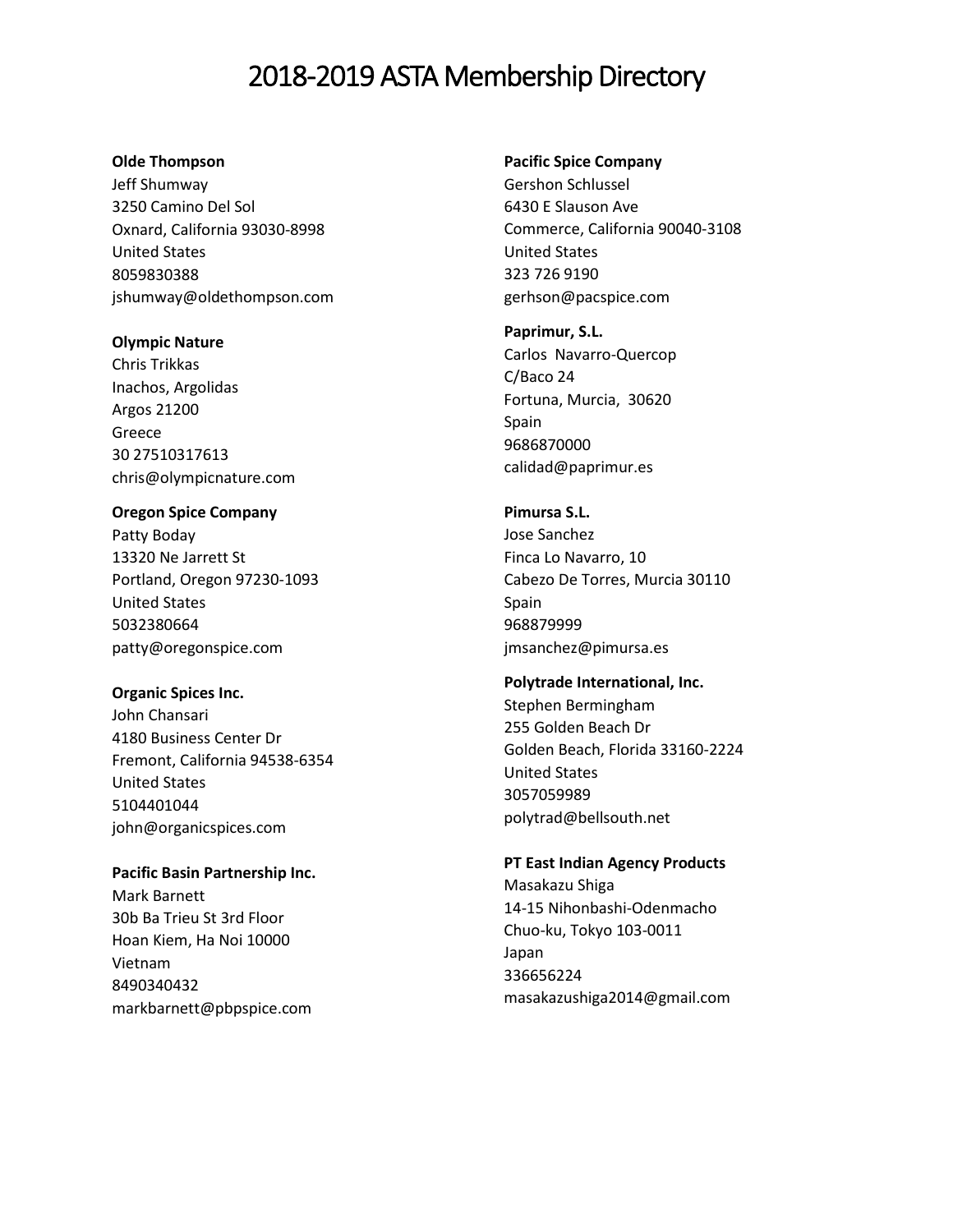#### **PT. Gorom Kencana**

W Winarto Jalan Tanjungsari Mas No. 1 Surabaya, 60187 Indonesia 85224053201 winarto@hotmail.com.hk

#### **Pure Ground Ingredients**

Stacy Kixmiller 2500 Arrowhead Dr Ste 1 Carson City, Nevada 89706-0791 United States stacy@puregroundingredients.com

**Ramon Sabater, S.A.** Pepe Sabater Alto De Las Atalayas, 231 Cabezo de Torres, Murcia 30110 Spain 968879900 psabater@rsabater.com

**Red Monkey Foods**  6751 W. Kings Street Springfield, MO 65802-7306 United States 417 391 3700 aslaybaugh@redmonkeyfoods.com

**Riega Foods**  Brad Gampper 3517 Enterprise Dr Ste C Kansas City, Missouri 64129-1693 United States brad@riegafoods.com

#### **Rio Valley Chili Inc.**

David Holzrichter [19467 E Blevins St](javascript:void(0);) [Oakland, Illinois 61943-5286](javascript:void(0);) [United States](javascript:void(0);) 217 246 7834 dh33301@gmail.com

**San Francisco Herb Company** Daniel Rejas

250 14th St San Francisco, California 94103-2420 United States daniel@sfherb.com

**Santis S.A.R.L.**

Khalid Bennani 7 Rue Abou Ghaleb Chiani Casablanca , 20100 Morocco 2.12522E+11 santis@santis-co.com

#### **Saratoga Food Specialties**

Laurel Cady 771 W Crossroads Pkwy Bolingbrook, Illinois 60490-3513 United States 6309938722 lcady@smithfield.com

#### **Seco Spice Company**

Edward Ogaz 6440 Vista Valley Trl Las Cruces, New Mexico 88007-6069 United States 5752339000 secospice@secospice.com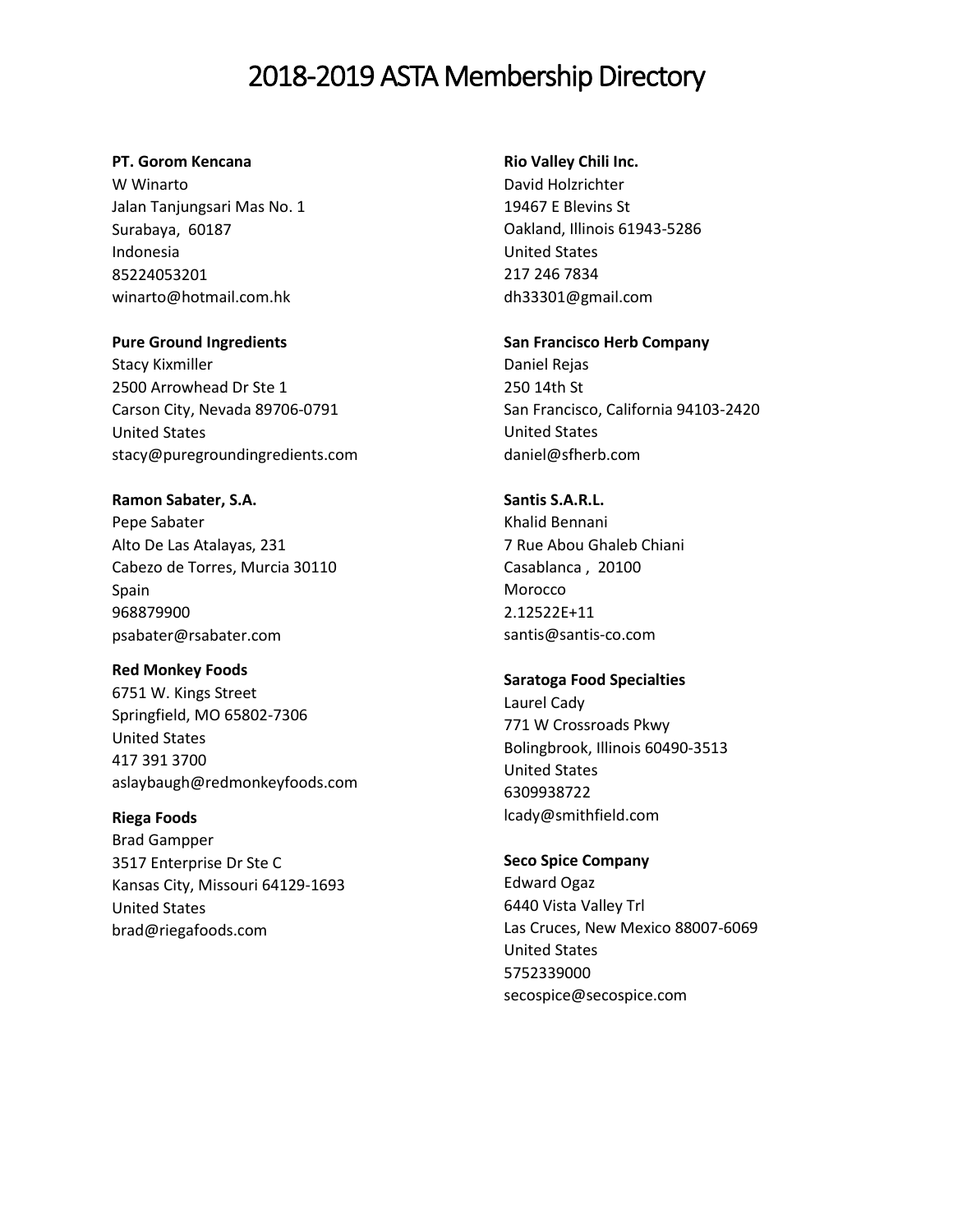#### **Sensient Natural Ingredients**

Ryan Goularte 151 S Walnut Rd Ofc Box Turlock, California 95380-5127 United States 2096346235 ryan.goularte@sensient.com

#### **Shandong Garlic Company**

Eric Lee 88 E Main St Ste H303 Mendham, New Jersey 07945-1832 United States 9087666555 e.lee@shandong-garlic.com

## **Shandong Manhing Spice Co., Ltd.**

Marshall Hao No. 1, Wanxing Road, Yangzhuang Laiwu 271100 China sales34@garlicginger.com

#### **Shashi Foods Inc.**

Rajay Shah 55 Esandar Drive Toronto, Ontario M4G4H2 Canada 4166450611 rajay@clarius.ca

## **Silva International, Inc.** Kent DeVries 523 N Ash St Po Box 571 Momence, Illinois 60954-1335 United States 8154723535 kdevries@silva-intl.com

#### **Southeastern Mills, Inc.**

Dianne Tallent 333 Old Lindale Rd Se Rome, Georgia 30161-6769 United States 7062908308 dtallent@semills.com

#### **Soya International**

Sonu Arora 100 Duffy Ave Ste 510 Hicksville, New York 11801-3636 United States 5166907692 sonu.arora@soya-group.com

#### **Spice Chain Corporation**

Tom Schmidt 9 Elkins Rd E Brunswick, New Jersey 08816-2006 United States 7325181100 toms@spicechain.com

**Spice Land** Bishara Sirafim Street 34, Block 13013, Part #1 Obour City Cairo, 11828 Egypt 461039014 bishara\_sirafim@spiceland.com.eg

## **Steamlab Sterilization Food A.S.**  Ceren Yuksel Aegean Free Trade Zone Kursad Sk. No 15 Gaziemir, Izmir , **Turkey** 5300601124 ceren.yuksel@steamlab.com.tr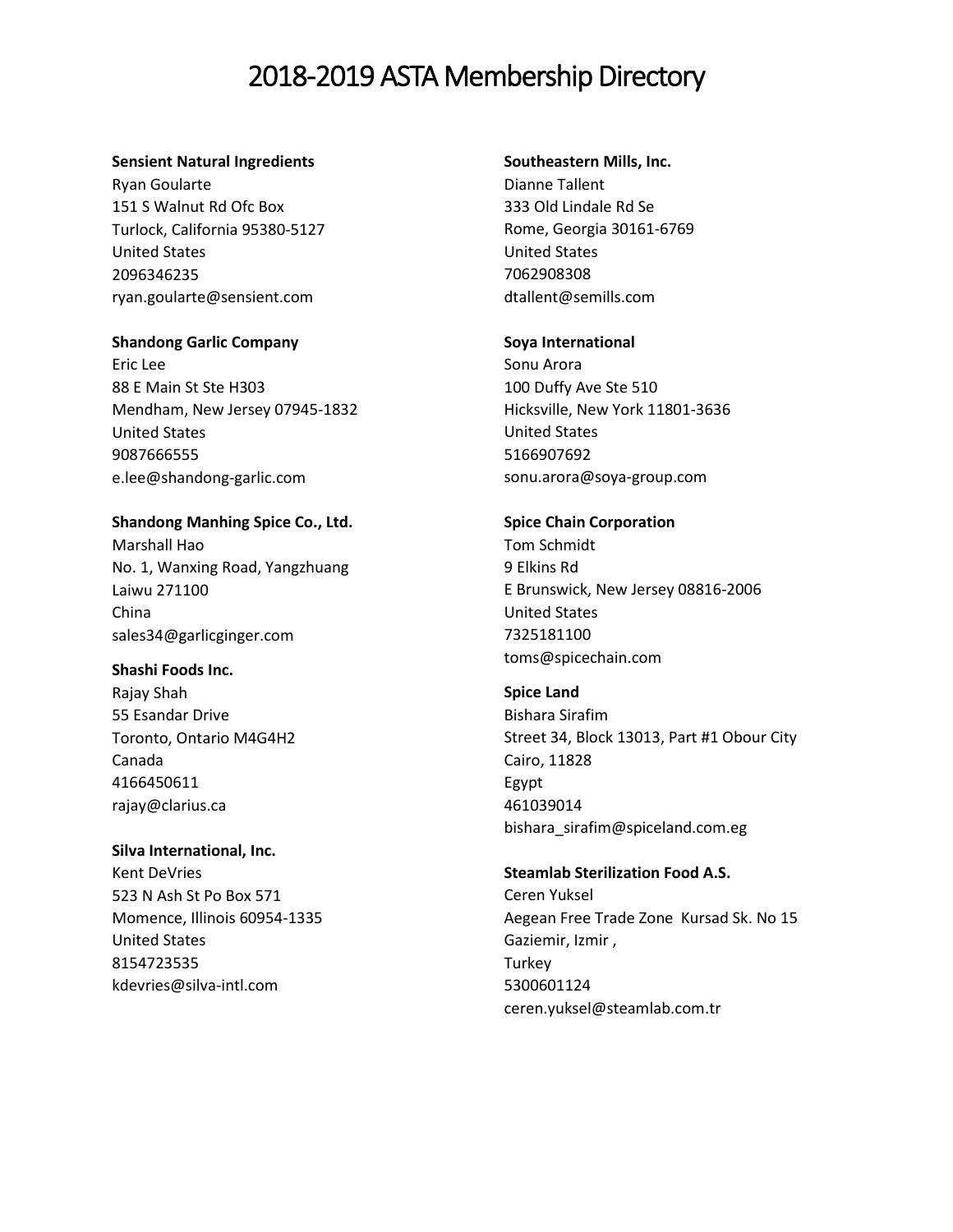#### **Swee Choon Co.**

Kapil Sharma [11 Link Road](javascript:void(0);) [Singapore](javascript:void(0);) 619032 kirpam120@gmail.com

## **Synthite Industries Ltd.**

George Paul 1006 S Euclid Ave Oak Park, Illinois 60304-2012 United States 9.14843E+11 synthite@synthite.com

## **Tampico Spice Company, Inc.**

Richard Martinez 5941 S Central Ave Po Box 1229 Los Angeles, California 90001-1128 United States 3232353154 richard@tampicospice.com

## **The Celestial Seasonings Div**

Doug Brandmier 4600 Sleepytime Dr Boulder, Colorado 80301-3284 United States 3035811220 doug.brandmier@hain.com

## **The Doug Jeffords Company, Inc.**

McKinley Thomason 116 Seaboard Ln Franklin, Tennessee 37067-8218 United States 6153730044 mckinley@dougjeffords.com

## **The Spice House, Ltd.**

Alex Wilkens 1941 Central St Evanston, Illinois 60201-2277 United States 4142587727 alex@thespicehouse.com

## **The Spice Hunter, Inc.**

Eric Stever 184 Suburban Rd Sn Luis Obisp, California 93401-7502 United States 8055978940 estever@spicehunter.com

## **Transit Trading Corp.**

Gilda Tennenbaum 196 W Broadway # 198 New York, New York 10013-2901 United States 2129251020 ttcspices@aol.com

## **Trilogy Essential Ingredients**

Rob Haedrich 4620 Mercedes Dr Belcamp, Maryland 21017-1223 United States 4106120691 RHAEDRICH@CITRUSANDALLIED.COM

## **United Garlic Ingredients, Inc.**  Bob Tice 1545 Crossways Boulevard Suite 250 Alexandria, Virginia 22320 United States 7577773548 bob.tice@unitedgarlic.com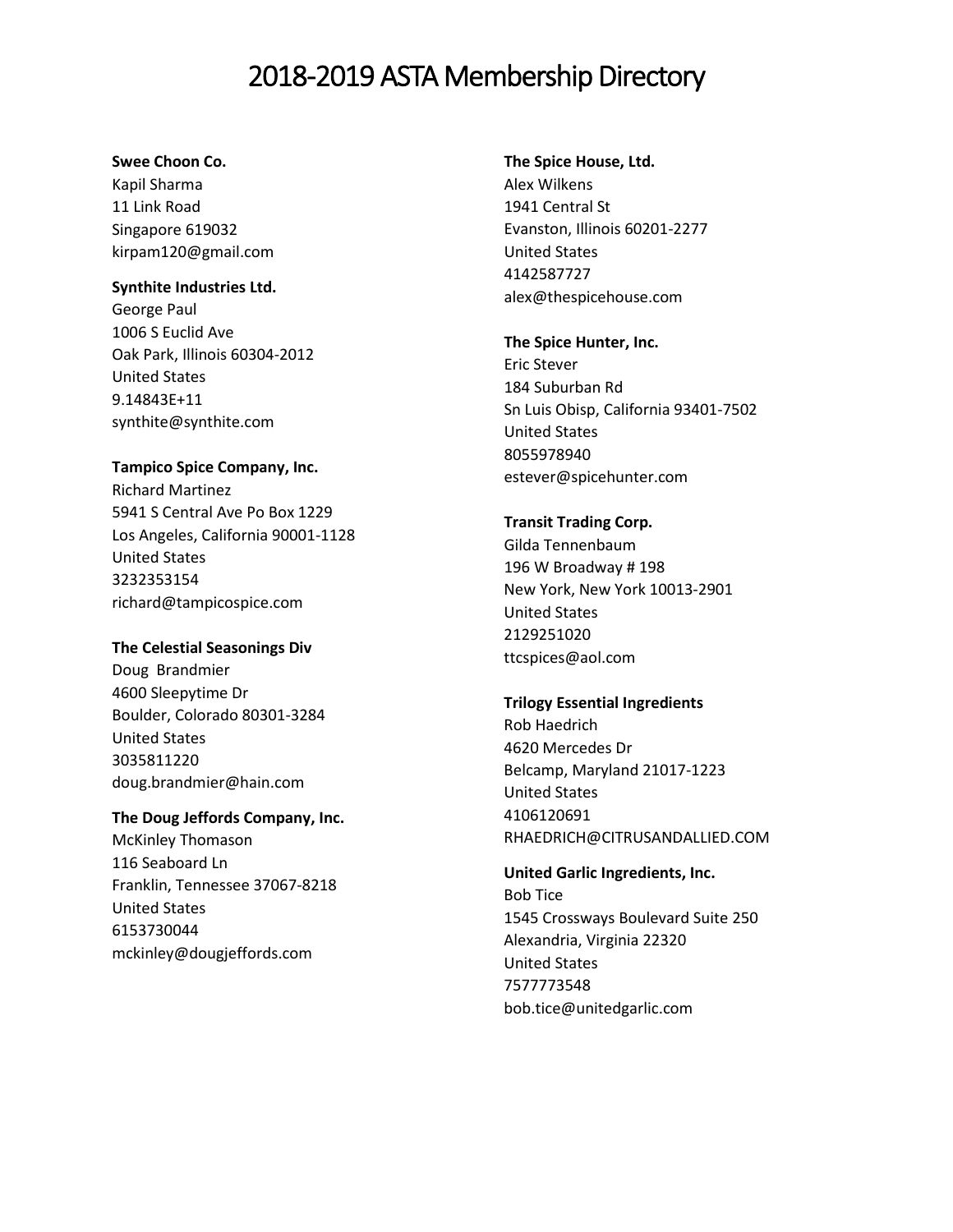#### **Vanns Spices**

Nick Cotti [1716 Whitehead Rd Ste A](javascript:void(0);) [Baltimore, Maryland 21207-4029](javascript:void(0);) [United States](javascript:void(0);) 404 275 1311 nick@vannspices.com

**Vicente Bravo S.L.** Vicente Bravo Pujante C. Cortado Espinardo, Murcia 30100 Spain 968880998 mail@vicentebravo.com

## **Vietnam Th&D**  Tran Hoai Duong

[412](javascript:void(0);) B1 Phố [Giang Vo](javascript:void(0);) [Hanoi](javascript:void(0);) [Vietnam](javascript:void(0);) tranduong@fpt.vn

## **Webb James SRL**

Alessandra Mannozzi Via Delle Cateratte 84 Int. 11 Livorno, 57122 Italy 586884282 purchasing@webbjames.com

## **Whole Herb Company**

J.R. Ayala [19800 8th St E](javascript:void(0);) [Sonoma, California 95476-3805](javascript:void(0);) [United States](javascript:void(0);) 707 935 1077 jra@wholeherbcompany.com

#### **Winfield (Linyi) Food Co., Ltd.**

Wei Si Zhang Xixijiang Village, Xingiao Town Linyi, Shandong China 2223117028 zhangweisi@cn-winfield.com

**Wixon Inc.**

Colin Keating 1390 E Bolivar Ave St Francis, Wisconsin 53235-4506 United States 4147693000 colin.keating@wixon.com

**Wm. E. Martin & Sons Co., Inc.** Spencer Martin 55 Bryant Ave Ste 300 Roslyn, New York 11576-1158 United States 5166052444 spencer@martinspices.com

## **Woodland Foods**

Randy Kleiboer 36928 N Deer Trail Dr Lake Villa, Illinois 60046-6732 United States 8476937675 rkleiboer@woodlandfoods.com

## **Worlee NaturProdukte Gmbh**

Michiel Blijdenstein Grusonstr 22 Hamburg, 22113 Germany 40 733330 [mcblijdenstein@worlee.de](mailto:mcblijdenstein@worlee.de)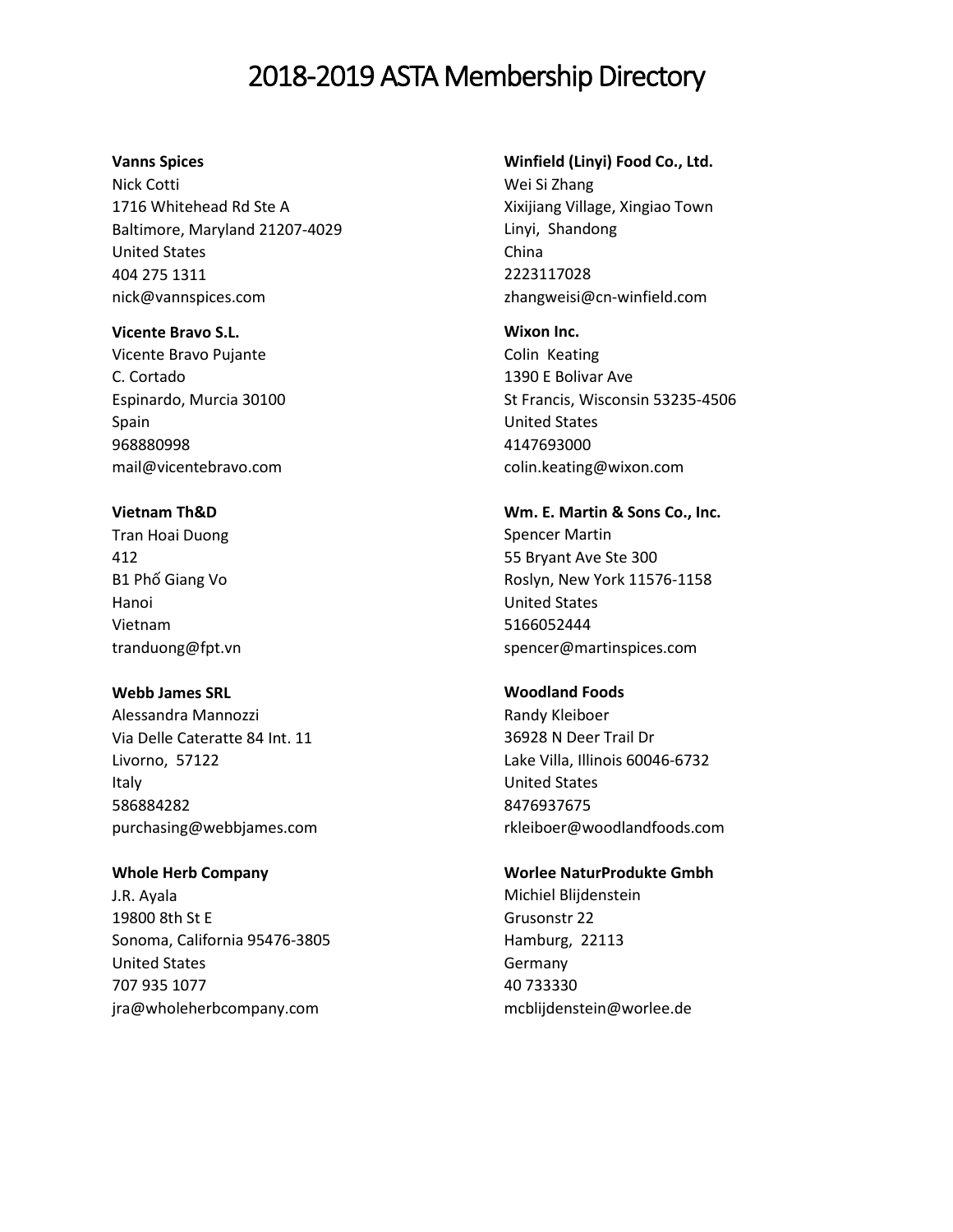## ASSOCAITE MEMBERS

**Agusa Inc.** 

Jeff Babb 1055 S 19th Ave Lemoore, California 93245-9747 United States 5599244785 jeff.babb@agusa.biz

#### **Anders Mattsson Agentur**

Anders Mattsson Box 2043 Hovas, SE-43602 Sweden 31285240 a.mattsson@mattsson-agentur.se

#### **ARC Specialty Products, Balchem Corp.**

Robert Bogart [52 Sunrise Park Rd](javascript:void(0);) [New Hampton, New York 10958-4703](javascript:void(0);) [United States](javascript:void(0);) 845 326 5636 bbogart@balchem.com

#### **Biomerieux Industry**

Joy Dellaringa 595 Anglum Rd Hazelwood, Missouri 63042-2320 United States 3149101059 joy.dellaringa@biomerieux.com

**BRC Global Standards**  Sebnem Karasu 55 E Monroe St Ste 3800 Chicago, Illinois 60603-6030 United States 8475216942 sebnem.karasu@brcglobalstandards.com

## **British Pepper And Spice Co Ltd**

John Hill Rhosili Road Brackmills Northampton, NN4 7AN Netherlands 4.47771E+11 john.hill@britishpepper.co.uk

#### **Buhler Group**

Aidin Milani 2385 Arch Airport Rd Ste 300 Stockton, California 95206-4405 United States 2099838400 aidin.milani@buhlergroup.com

## **C.A.P.S. Inc.** Elizabeth Harszy

13080 Hollenberg Dr Bridgeton, Missouri 63044-2409 United States 3147392002 eharszy@capsinc.net

## **Carmi Flavor & Fragrance Co., Inc.**  Eliot Carmi [6030 Scott Way](javascript:void(0);)

[Commerce, California 90040-3516](javascript:void(0);) [United States](javascript:void(0);) 800 421 9647 eliotcarmi@carmiflavors.com

## **Certified Laboratories, Inc.** Martin Mitchell 65 Marcus Dr Melville, New York 11747-4232 United States 5165761400

mmitchell@800certlab.com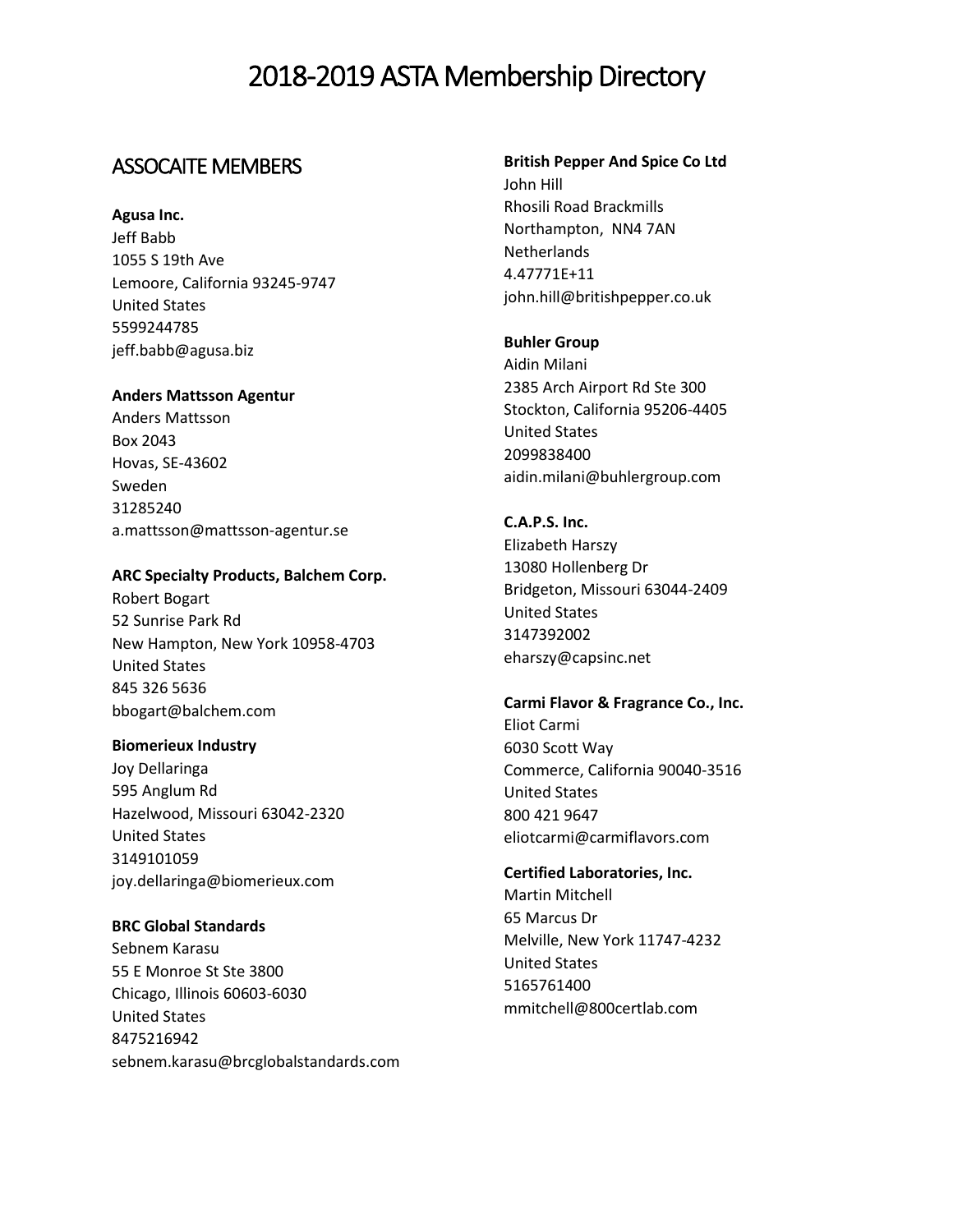#### **Cosmed Group-ETO Sterilization**

Karen Burns 2500 Brunswick Ave Linden, New Jersey 07036-2497 United States 9088627077 kburns@cosmedgroup.com

## **Egeon Ltd.**

Deniz Sensoy Bostanlı Mah. 2009. Sokak No:23/2 Karsiyaka, İzmir 35540 **Turkey** 9.05327E+11 deniz.sensoy@egeonimpex.com

**El Clarin Spices, S.L.**  Pepe Luis Sanchez PO Box 20 Cabezo De Torres, Murcia, 30110 Spain 965976307 pepeluis.sanchez@el-clarin.com

## **Eurofins**

Carlos Navarro 8900 Beckett Rd West Chester, Ohio 45069-7054 United States 5152453590 carlosnavarro@eurofinsus.com

**Food Safety Net Services** Alex Brandt 199 W Rhapsody Dr San Antonio, Texas 78216-3105 United States 2103408870 alex.brandt@fsns.com

## **Foreign Trade Serviec Corp.**

Jeffrey Abels [614 Frelinghuysen Ave](javascript:void(0);) [Newark, New Jersey 07114-1356](javascript:void(0);) [United States](javascript:void(0);) 973 596 1040 jeff@ftslabs.com

#### **Freddy Hirsch Group**

Julia Strydom Chr 11th Ave and Voortrekker Rd Maitland Cape Town, United States 2.70222E+12 julie.strydom@freddyhirsch.co.za

#### **Gjedra Ltd.**

Anisa Qose Lagjia Barrikade, Rruga Ish Ushqimore Berat 5001 Albania anisa.qose@gjedra.al

## **G.S. Hall & Company, Ltd.**

Charles Hall 2 Carmont Place Mount Wellington, Auckland 1060 New Zealand 92700725 Charles.hall@gshall.co.nz

## **Glendale Warehouse & Distribution Corp.**

Frank Collette 742 Old Post Rd Edison, New Jersey 08817-4895 United States 7325161555 frank@glendalewh.com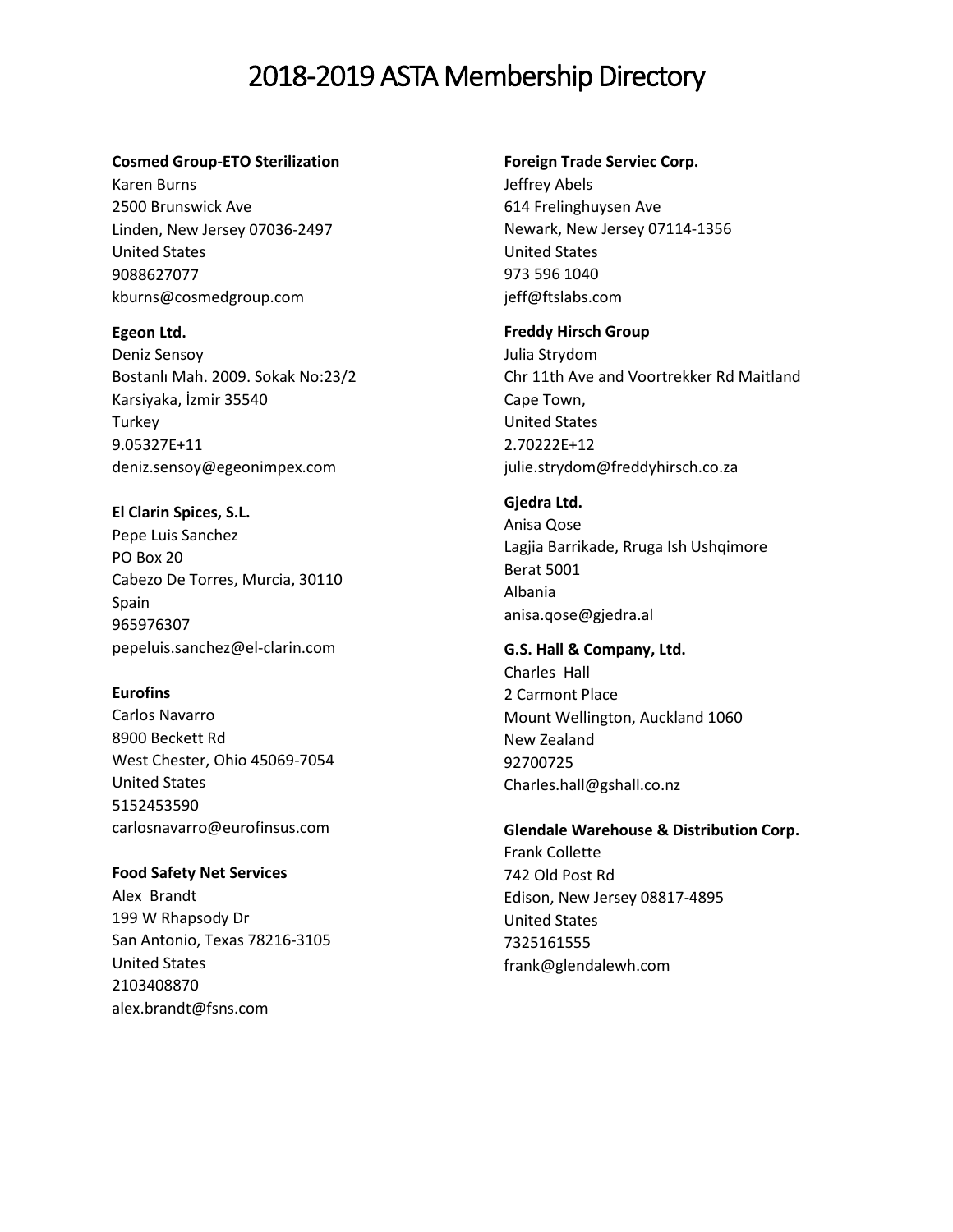#### **Heifer International**

Suzanne Munson 1 World Ave Little Rock, Arkansas 72202-2863 United States 5014103860 suzanne.munson@heifer.org

**Hormel Foods Corporation** 

Brent Brehmer 1 Hormel Pl Austin, Minnesota 55912-3673 United States 5074375614 bdbrehmer@hormel.com

**IMCD US, LLC** Alison Azar 14725 Detroit Ave Ste 300 Lakewood, Ohio 44107-4124 United States 2162288900 amazar@mfcachat.com

**Indivate Inc.**  Bhavani Parameswar [12, Route 17N, #303](javascript:void(0);) [Mahwah, New Jersey 07430](javascript:void(0);) [United States](javascript:void(0);) bhavanip@indivateinc.com

**J.M. Huber Corporation** Tricia Szymanski 709 Haddon Rd Wilmington, Delaware 19808-4423 United States 3022344612 tricia.szymanski@huber.com

**Johanson Transportation**

Larry Johanson 6446 Fairway Ave Se Ste 170 Salem, Oregon 97306-1443 United States 5594582200 ljohanson@johansontrans.com

**Joma Plastic Engineering**  Christian Scheck [Wolfholzgasse 14-16](javascript:void(0);) [Brunn am Gebirge, Niederösterreich 2345](javascript:void(0);) [Austria](javascript:void(0);) 43 43223633633 christian.scheck@joma.at

**K. Kobayashi & Co., Ltd.** Hiroshi Kobayashi P.O. Box 318 Kobe Port Kobe, 651-0191 Japan 783218431 kk-kobe@k-kobayashi.com

**Kellogg Co.** Derrick Townsend 2 Hamblin Ave E Battle Creek, Michigan 49017-3560 United States 2699612505 derrick.townsend@kellogg.com

**Ken Lehat & Associates**  Ken Lehat [145 Hook Creek Blvd Ofc](javascript:void(0);) [Valley Stream, New York 11581-2205](javascript:void(0);) [United States](javascript:void(0);) 516 532 7259 ken@kenlehat.com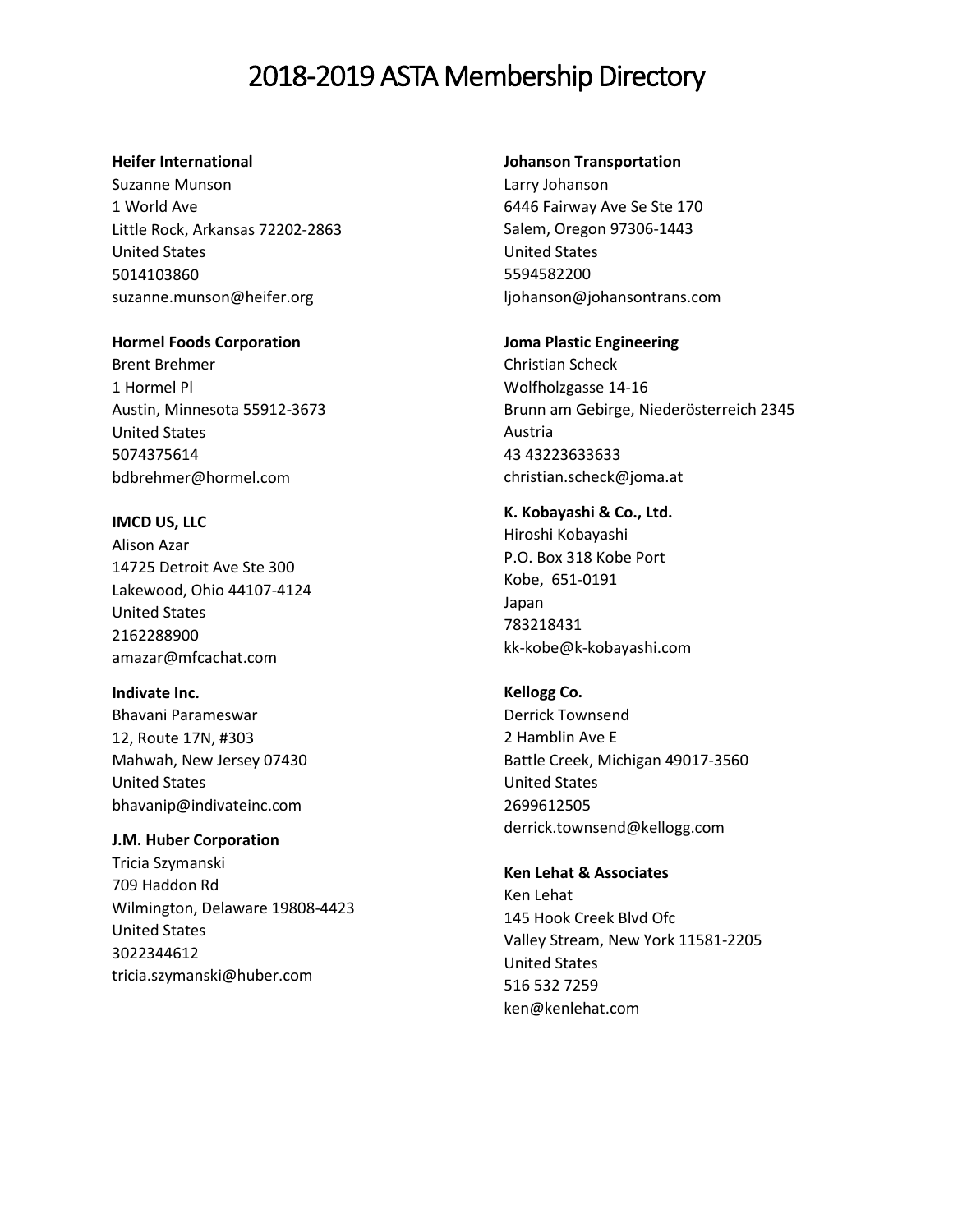#### **Manufacturas Ceylan Ltd.**

Juan Margarit Calle Traginers No. 6 Poligono Vara de Quart Valencia, 46014 Italy 34963798800 export.import@ceylan.es

## **Mars Foods Australia**

Alison Hoolihan 4 Corella Close P.O. Box 397 Wyong, New South Wales 2259 Australia 24389671 alison.hoolihan@effem.com

#### **MateriaMed Gmbh**

Ghazal Ghorbani Josefstadterstarbe 43-45 Vienna , 1080 Austria g.ghorbani@materiamed.at

## **Merieux NutriSciences**

John Szpylka 119 Seville Ct Address Line 2 Schererville, Indiana 46375-2467 United States 3125329738 john.szpylka@mxns.com

#### **Microtrol Sterilisation Services Private Limited**

Vikram Kalia Kiroalani Estate, Saki Vihar Road Mumbai, 400 072 India 2228570097 vikram@microtrol-india.com

MIDI Inc. Myron Sasser [125 Sandy Dr](javascript:void(0);) [Newark, Delaware 19713-1148](javascript:void(0);) [United States](javascript:void(0);) 302 737 4297 myron@midi-inc.com

#### **Nador Inc.**

Maxim Beaulieu 625 Rue Marais VANIER, Quebec G1M 2Y2 Canada maxim.beaulieu@nador.ca

## **NAPASOL A.G.**

Kari Graber Binningerstrasse 95 Allschwil 1, CH-4123 Switzerland 7014783020 kari.graber@napasol.com

## **NOVOLYZE**

Jena Roberts 185 Alewife Brook Pkwy Cambridge, Massachusetts 02138-1100 United States 695440877 jr@novolyze.com

## **NSF Authen International**

Steph Clark [1341 Redwood Way](javascript:void(0);) [Petaluma, California 94954-6544](javascript:void(0);) [United States](javascript:void(0);) [sclark@nsf.org](mailto:sclark@nsf.org)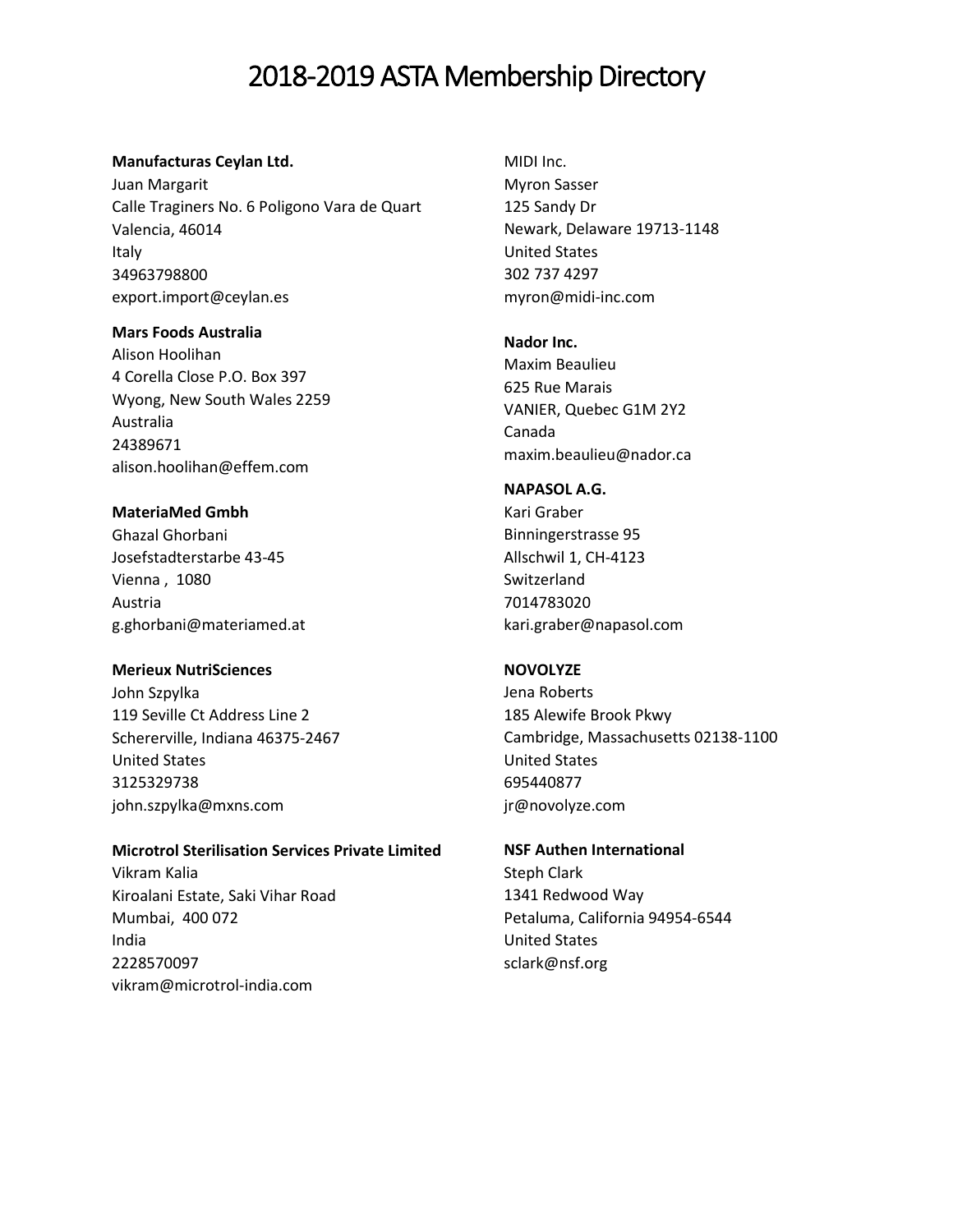#### **PepsiCo**

Kathy Kent-Riggs 7701 Legacy Dr Plano, Texas 75024-4002 United States 9723344297 kathy.riggs@pepsico.com

#### **Profile Industries**

Steve DeJong Po Box 370 Rogers, Minnesota 55374-0370 United States 7634285858 steve@profile-ind.com

**Raphanel System SLU**  Carmen Andreo Cl. Jose Alarcon No. 7 Pol 1ND Carezo Murcia , 30100 Spain raphanel@raphanel.com

## **Roka Bioscience**

Phillip Berry 2825 Gabriella St Unit 613 Downers Grove, Illinois 60515-3992 United States 9086054673 pberry@rokabio.com

## **S.C. Ion Mos S.R.L.**

Andreea Badanoiu Rovine Str. 3 Bl. 65, Sect. 2 Bucharest, 721682 Romania 213522211 andreea.badanoiu@ionmos.eu

#### **Safesteril/ETIA**

Aaron Norris 7930 N 700 E Tippecanoe, Indiana 46570-9613 United States 5743537855 usa@safesteril.com

#### **SGS North America**

Kevin Edwards 12 Vale Dr Mountain Lks, New Jersey 07046-1433 United States 9734617903 kevin.edwards@sgs.com

## **Solina Denmark**

Kjeld Danielsen Neils Bohrs Vej 55 Stilling Skanderborg, 8660 Denmark 89267888 kjeld.danielsen@solina-group.dk

## **Spices Board (Ministry of Commerce and**

**Industry -** K.R.K. Menon Sugandha Bhavan Palarivattom PO, N H By-Pass Cochin, Kerala 682 025 India 4842333610 ssqc@indianspices.com

## **Sterigenics International, Inc.**

Steve Markus 1541 Via Cassia Henderson, Nevada 89052-4122 United States 4023157978 smarkus@sterigenics.com